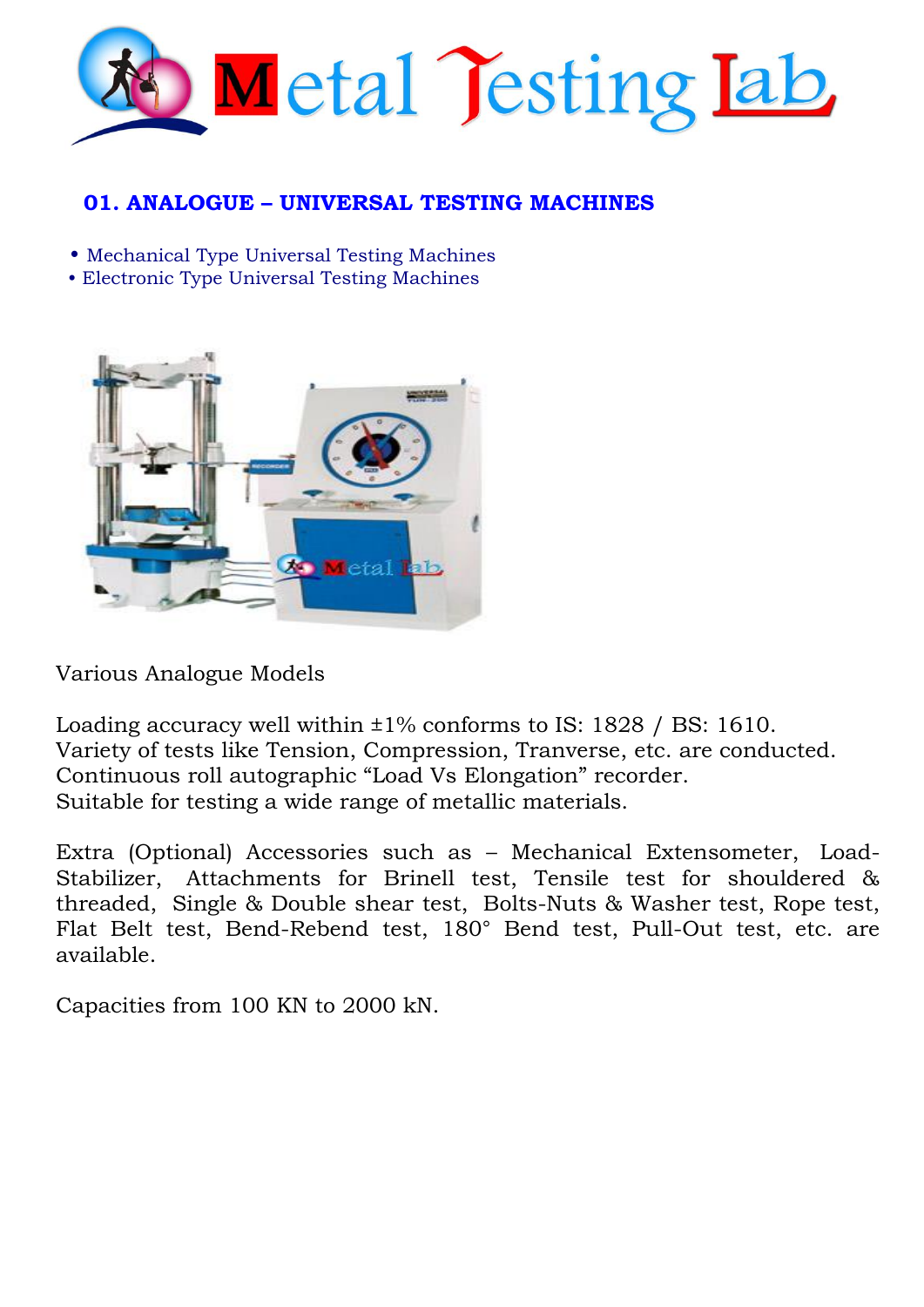#### **02. IMPACT TESTING MACHINE**



The pendulum Impact Tester, Model IT-30 is designed for conducting Izod, Charpy test. The test methods confirm to BS: 131: Part 4-1972 (Amended 15 Aug. 1993) BSEN: 10045-2: 1993 & ASTM: E-23-94a.

### **Charpy Test:**

The charpy test piece rests on alloy steel support anvils, fitted on the base of the machine rigidly held in position by Allen screws. End stopper is provided for quickly and accurately locating the test piece centrally between the supports.

#### **Izod Test:**

The Izod test is clamped vertically in Izod support fitted on the base of the machine. The support is provided with a machined vertical groove to suit the test piece size. The front clamp piece and the Allen screw enable clamping of the test piece in correct height with the help of Izod setting gauge supplied.

#### **Machine Operations:**

- Pendulum is mounted on anti-friction bearings
- It has two starting positions upper one for Charpy & the lower one for izod testing
- On release, pendulum swings down to brake specimen
- The energy absorbed in doing so is measured as difference between the height of drop
- before rupture & the height of rise after rupture of the test specimen
- It is read from the maximum pointer position on the dial scale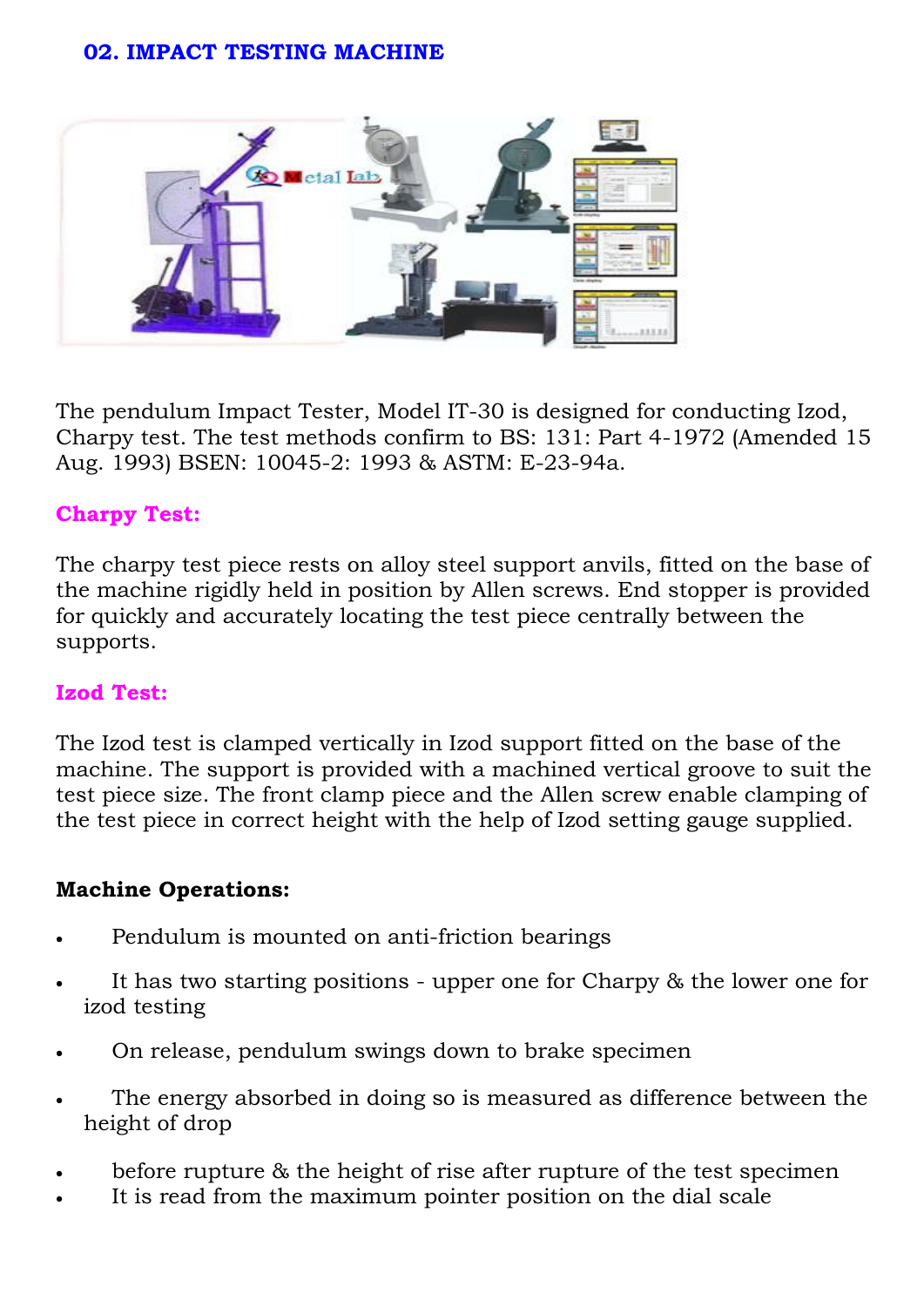### **03. HARDNESS TESTING MACHINE**



[Rockwell Hardness Testing Machines](http://www.fuelinstrument.com/rockwell_hardness_testing_machine.html)

[Hardness Testing Machines Series \[For Rockwell,](http://www.fuelinstrument.com/rockwell_hardness_testing_machine.html) [Rockwell](http://www.fuelinstrument.com/rockwell_hardness_testing_machine.html) [Superficial &](http://www.fuelinstrument.com/rockwell_hardness_testing_machine.html)  [Brinell Testing](http://www.fuelinstrument.com/rockwell_hardness_testing_machine.html)

[Hardness Testing Machines for](http://www.fuelinstrument.com/hardness-testing-machines-rasne.html) Rockwell, Rockwell [Superficial &](http://www.fuelinstrument.com/hardness-testing-machines-rasne.html) [Rockwell cum Brinell Testing](http://www.fuelinstrument.com/hardness-testing-machines-rasne.html)

[Vickers Hardness Tester](http://www.fuelinstrument.com/vickers_hardness_tester_vm50.html)

[Computerised Hardness Tester](http://www.fuelinstrument.com/vickers_hardness_tester_vm50_pc.html)

[Brinell Hardness Tester](http://www.fuelinstrument.com/computerisied%20_%20brinell_hardness_testing_model_B3000.html)

[Computerised Brinell Hardness Tester](http://www.fuelinstrument.com/computerised-brinell-hardness-testermodel-b3000-pc.html)

[Computerised Brinell Image Analysis System](http://www.fuelinstrument.com/computerised_brinell_image_analysis_system.html) 

[Computerised Fully Automatic Brinell Hardness](http://www.fuelinstrument.com/fullyautomatic_brinell_hardness_tester_modelB3000PCFA.html) [Testing Machines](http://www.fuelinstrument.com/fullyautomatic_brinell_hardness_tester_modelB3000PCFA.html) 

[Portable Hardness Tester](http://www.fuelinstrument.com/portable_hardness_tester.html)

Poldi Hardness Tester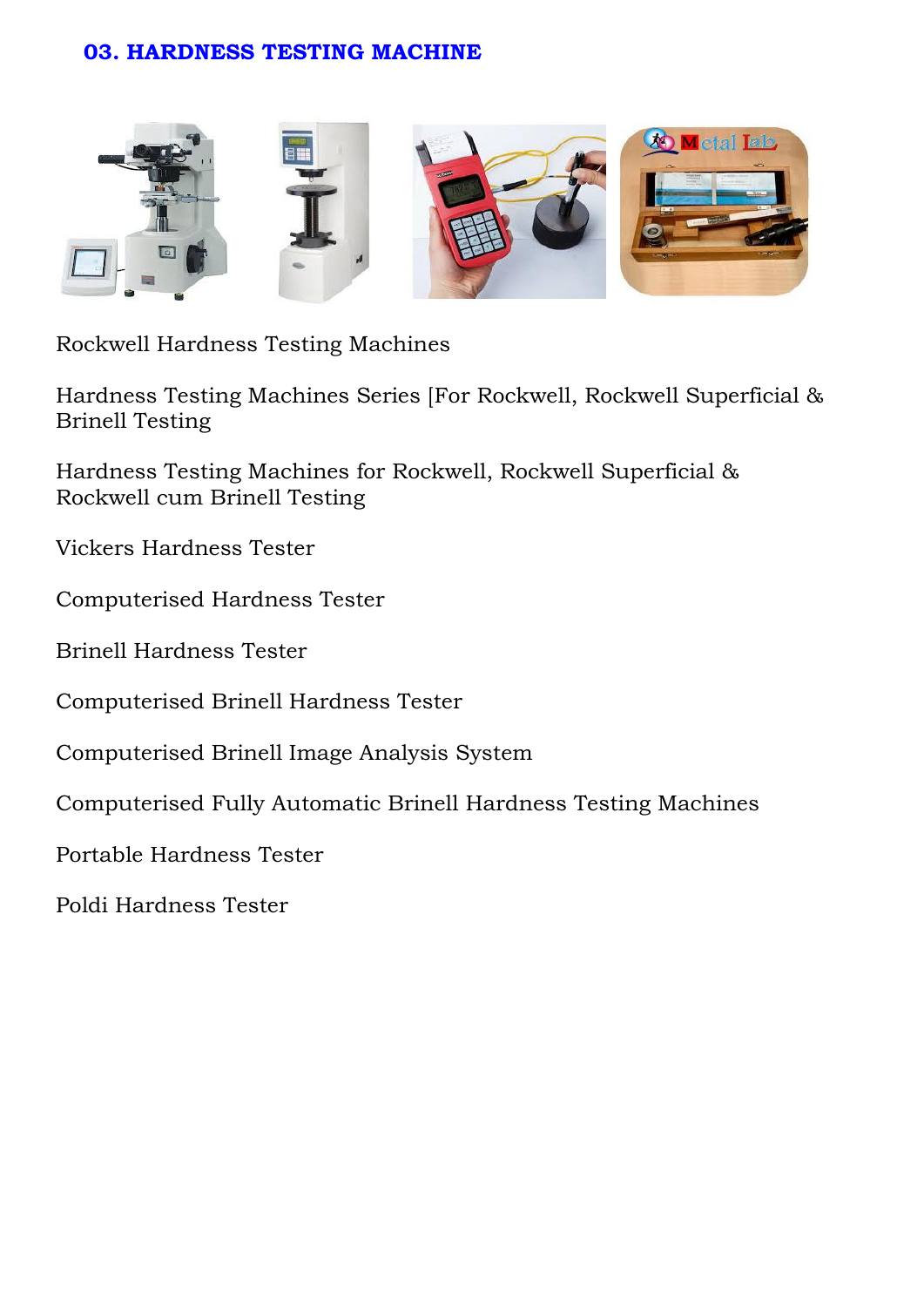### **04. METALLURGICAL MICROSCOPE**

The study of the physical structure and components of metals is termed as Metallography and is performed using microscopy. We are engaged in manufacturing and offering world class services for various Metallography equipment, that are made using best quality raw material and components.



#### **05. ULTRASONIC TESTING MACHINE**

Our organization is one of leading suppliers and service providers of high quality range of NON Destructive Testing Equipment (NDT). These instruments are made using advanced technology and are used to examine the internal integrity of metals, plastics and composite material.

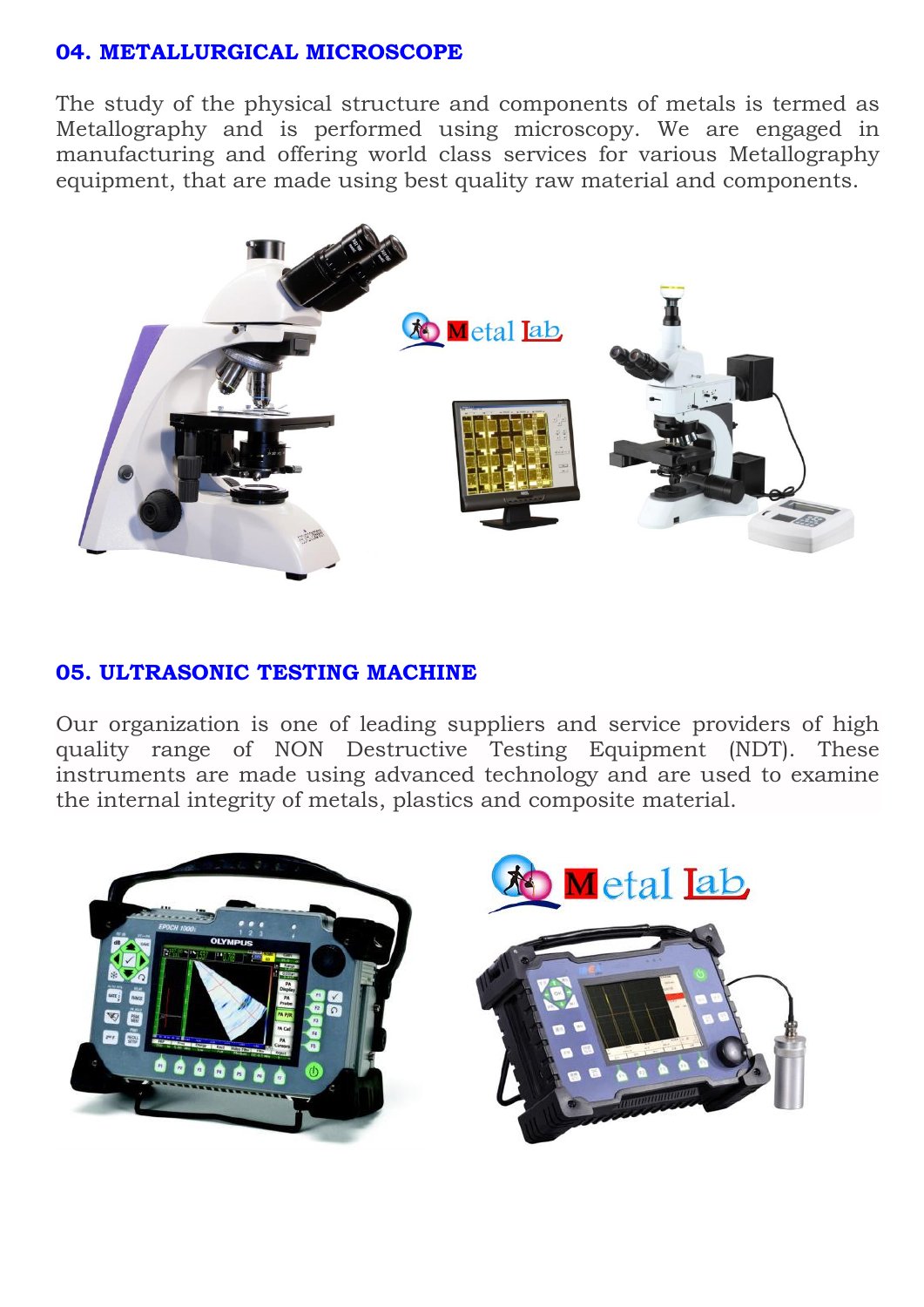#### **06. MAGNETIC PARTICLE TESTING MACHINE**

Magnetic crack Detector portable yoke Kit Type AC/DC Models



#### **Technical Specifications:**

| Type                            | : Portable                                                              |
|---------------------------------|-------------------------------------------------------------------------|
| Dimension of carrying case      | : L x W x H = 440 mmx 330 mm x125mm (approx)                            |
| Weight of Yoke                  | $: 3.5$ Kg (approx)                                                     |
| Weight of Complete Kit          | $: 6.2$ Kg(approx)                                                      |
| Pole Spacing                    | : 0 to 300mm through articulated legs                                   |
| Pole Face Area                  | $: 25mm \times 25mm$                                                    |
| Power Supply                    | : 230 V ± 30 V, Single Phase, 50 Hz, 5 Amps A.C.                        |
| Input Current                   | $: 2$ Amps(max)                                                         |
| Magnetisation                   | : Longitudinal                                                          |
| Magnetic Field                  | : A.C.; Constant, H.W.D.C.; Variable                                    |
| <b>Flux Density</b>             | : Approx, 10600 lines of force/cm <sup>2</sup> at 100mm pole<br>spacing |
| Controls                        | : i) Push Button On-Off for Operation                                   |
|                                 | : ii) Toggle Switch for A.C. / HWDC selection                           |
|                                 | : iii) Potentiometer for Infinite Step(Step less)                       |
|                                 | HW DC Field variation                                                   |
| Lifting Power                   | : a) H.W.D.C.: 28 Kg at 100 mm spacing                                  |
|                                 | b) A.C.: $5$ Kg at 100 mm spacing                                       |
| Duty Cycle                      | : 50% on 5 Minutes time cycle                                           |
| Bump Test for Kit               | : Withstands 40 g, 4000 bumps                                           |
| <b>Test Process</b>             | : Dry or Wet                                                            |
| <b>Test Method</b>              | : Continuous or Residual                                                |
| Test Technique                  | : Yoke Magnetization                                                    |
| <b>Test Particles</b>           | : Visible, under white light                                            |
|                                 | Fluorescent, under Black Light                                          |
| <b>Application of Particles</b> | : By Squeeze Bottle or Dry Powder Bulb                                  |
| Demagnetization                 | : By A.C. Flux Reduction Method                                         |

# **Supplied Along With the Following Accessories**:

- 1. Dry Powder Bulb (with nozzle) containing<br>2. 150 gm of Grey Magnetic Powder
- 150 gm of Grey Magnetic Powder
- 3. BHEL Test block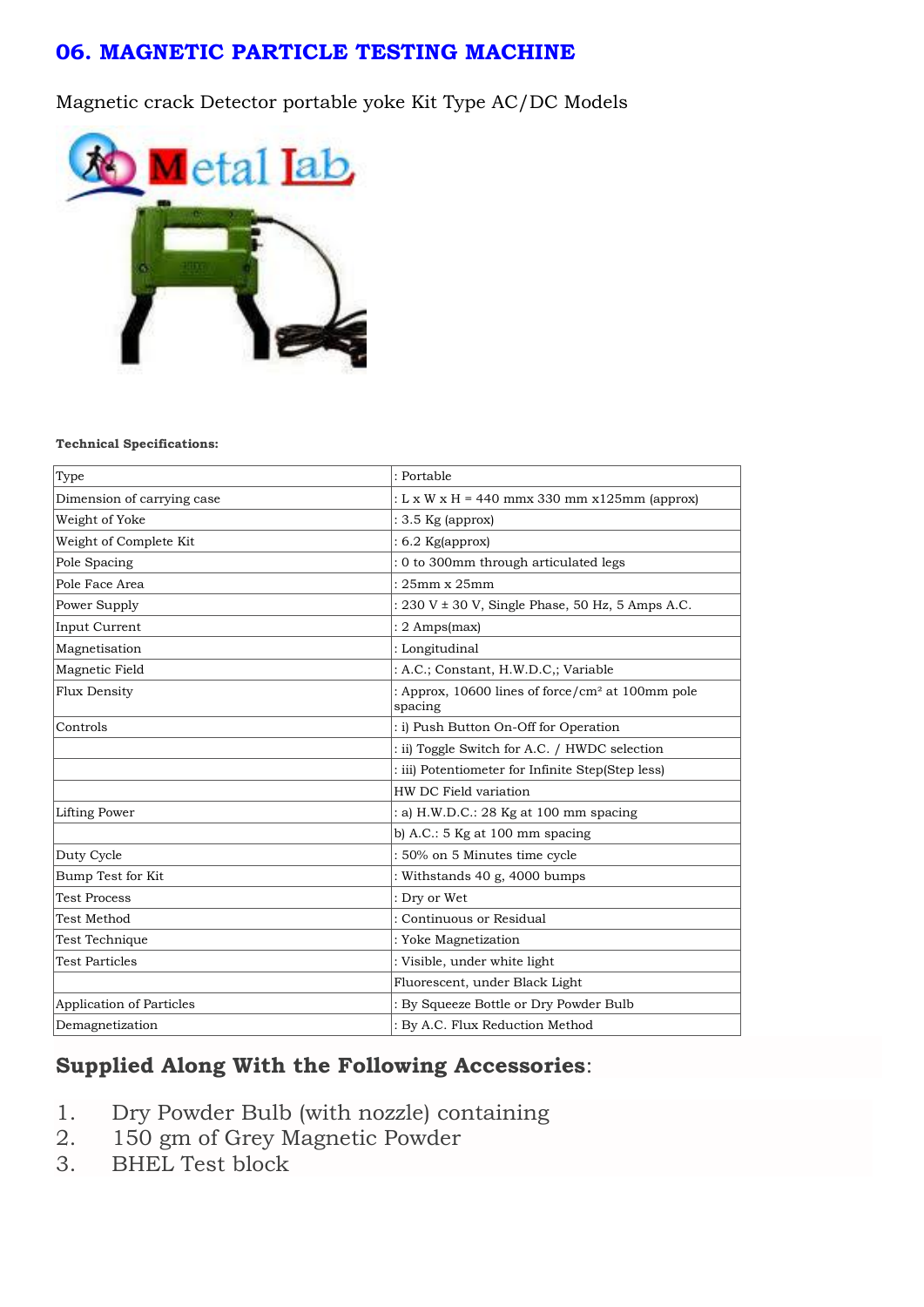#### **07. ULTRASONIC THICKNESS GAUGE**



Ultrasonic thickness gauge made by our factory is a simple-to-use, highly accurate, handheld ultrasonic thickness gauge with the operating principle of ultrasonic wave measuring. It can measure quickly, non-destructively and precisely with a resolution of 0.1mm or 0.01in. This instrument can be widely used in the fields such as manufacturing, metal processing, chemistry and [business](http://sonostarndt.en.nobodybuy.com/pid1291820/supply-st-1-ultrasonic-thickness-gauge.htm) inspecting for measuring the thickness of all sorts of materials where ultrasonic wave can spread through with a constant speed and get the reflection from the back side. Apart from making accurate measure on various kinds of plates and processing components, it can also make detection on various kinds of pipes and pressure containers of the manufacturing facilities about their thickness loss after corrosion

# **08. UV INTENSITY METER**

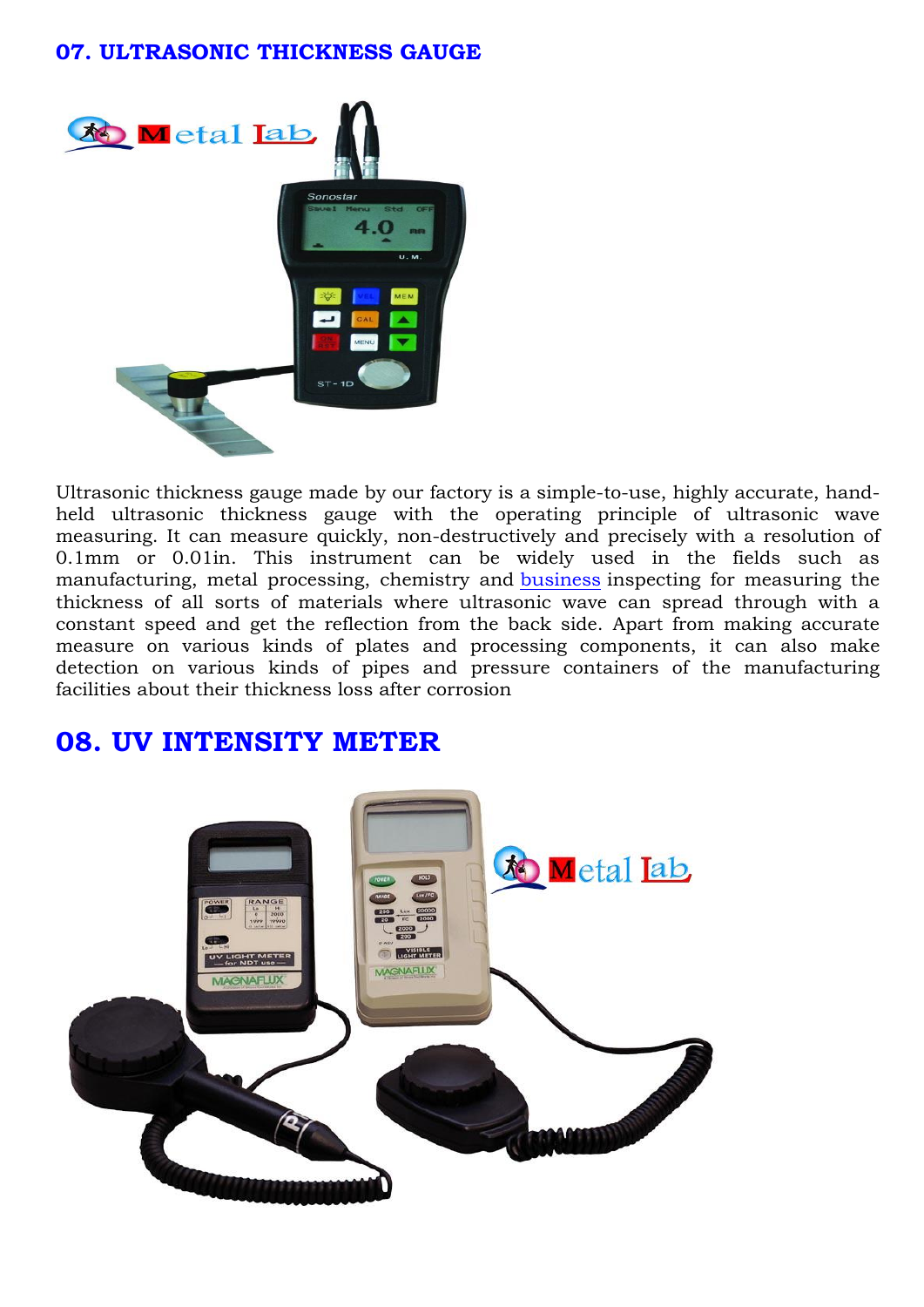Digital Black Light Meter has digital readout of black light intensity in mW/cm² and includes UV light meter, permanently affixed black light sensor, battery, and carrying case. Digital White Light Meter measures visible light by foot candles and lux, and includes UV light meter, permanently affixed white light sensor, battery, and carrying case.

#### **09. LUX METER**



The digital lux meter LX1010B can measure up to 50,000 lux, approximately 5,000 foot candles. It's used for checking the level of luminance, luminance is a measure of the amount of light falling on a surface. It is defined as: 'the density of the luminous flux incident on a surface'. It is the quotient of the luminous flux by the area of the surface when the latter is uniformly illuminated.. This convenient gadget is widely used in many areas such as construction, inspection, photography and etc.

Specifications:

Display: 3-1/2 digit 18mm LCD Power: 9V battery Ranges: 0 - 50,000 Lux Accuracy: ±5% Sampling rate: 0.4second

Operating temperature: 32-122 degrees F (0-50 degrees C) Battery life: 200 hours (estimate) Dimensions: 4.6x2.7x1.1 inch (118x70x29mm)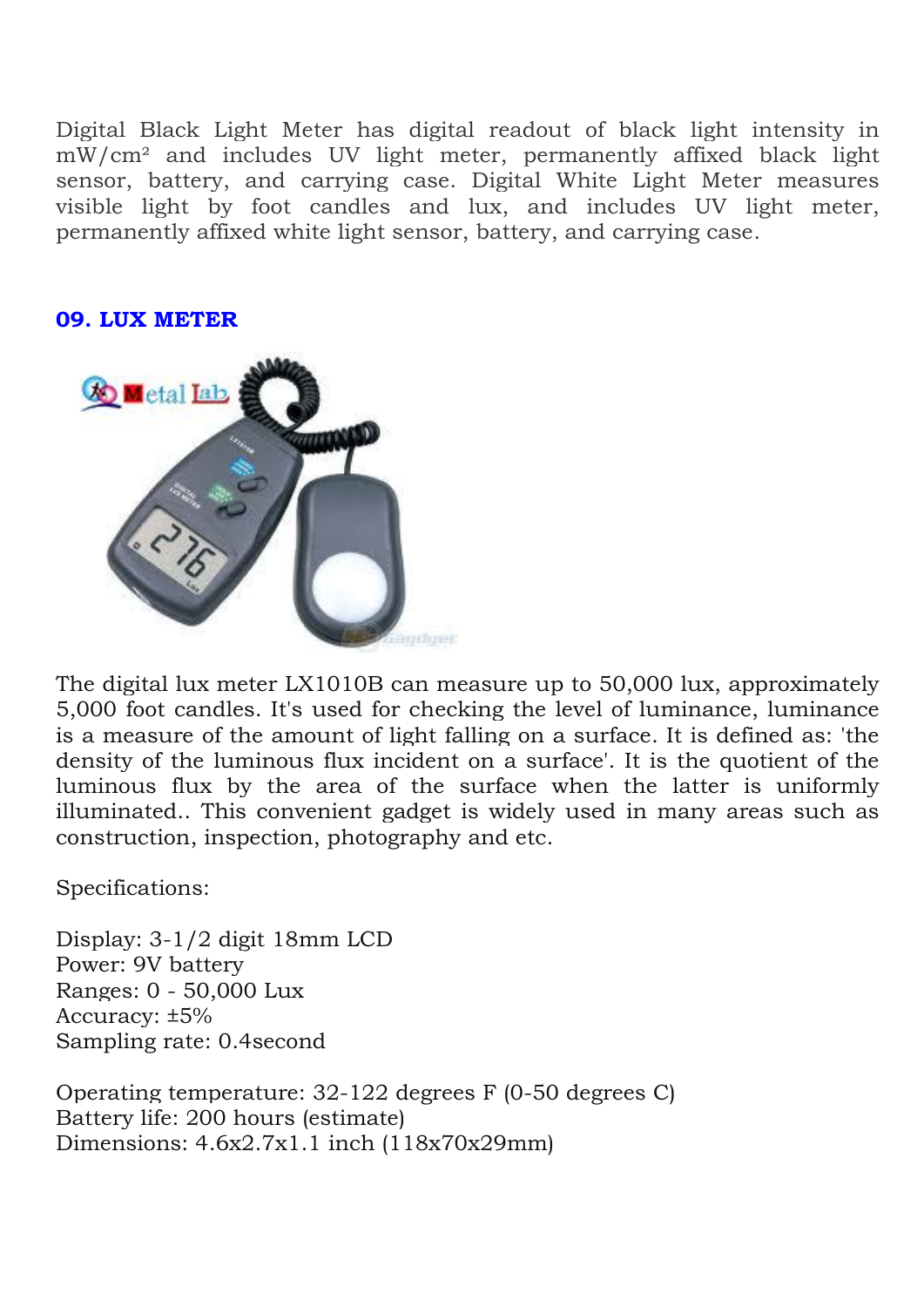# **10. BLACK LIGHT KIT**



Ultraviolet lamps use advanced Micro Discharge Light (MDL) technology, plus a unique filter and bulb/reflector, to deliver up to *10 times* the UV-A (365nm) output of conventional HID inspection lamps. With these lamps, NDT inspectors can see the smallest surface defects, hydrocarbon contamination and other flaws that escape less powerful lamps.

### **11. TABLE TOP CUT OFF MACHINE**



We offer **Table Top Cut off Machine**. These are precision designed and manufacture using most advanced techniques and materials. , These machines are supplied with fully guarded models through transparent viewing of the cutting process.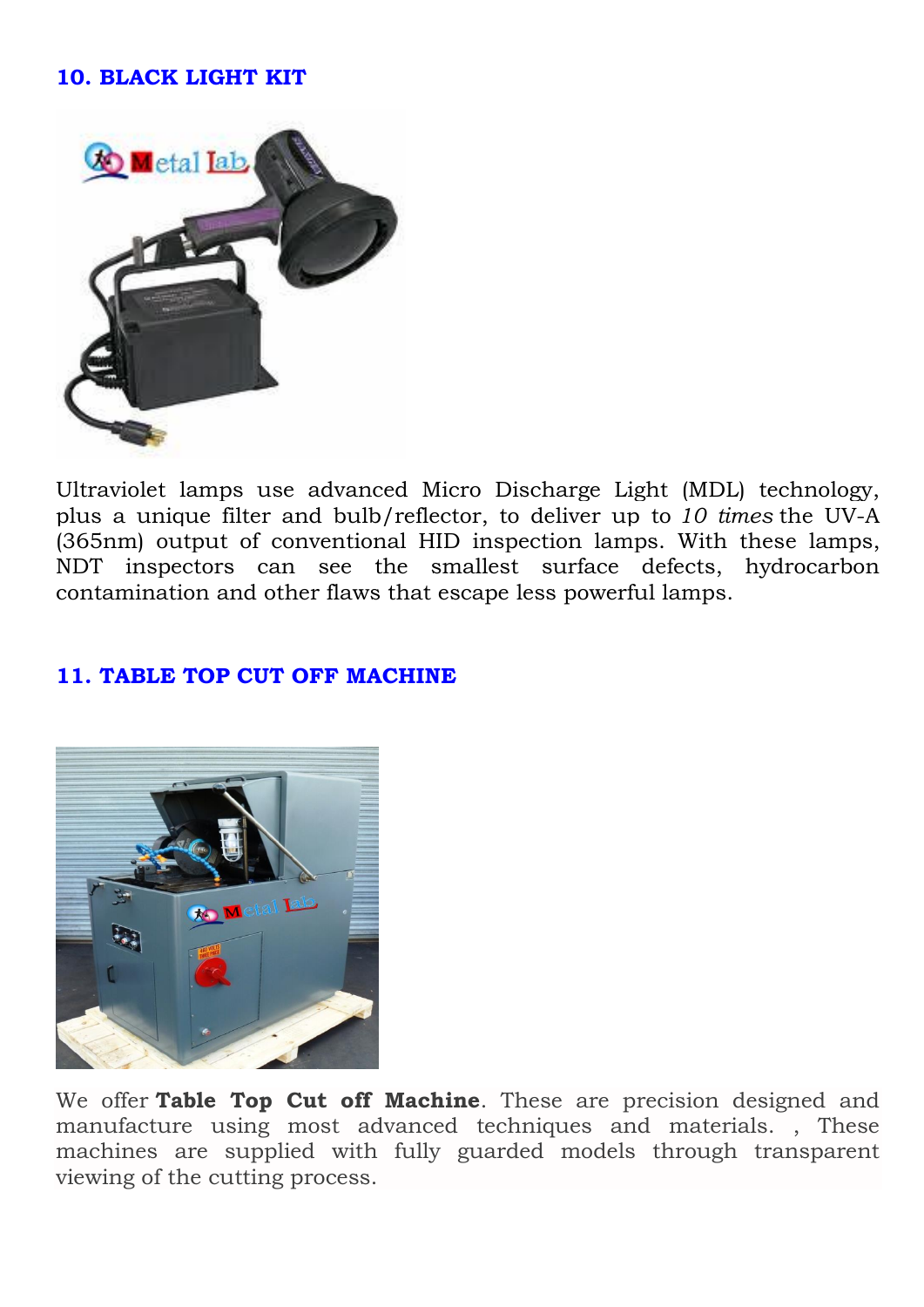# **12. POLISHING MACHINE**



We manufacture a complete range of Metallurgical Consumables for our clients belonging to diverse industries. These are designed & manufactured under the supervision of our staff and are appreciated for optimum performance & longer service life.

#### **Following is the list of our products:**

Levigated Polishing Alumina in Powder and paste form, Polishing Clothes, Emery Paper, Silicon Carbide water proof Paper and Aloxide Endless Emery Belts

Cold Setting Compound, Mould Release Spray and Diamond Lapping Compound in various Micron Sizes

Combustion Boats, Combustion Tubes and Silicon Carbide Heating Rods

Rockwell, Brinell, Vickers and Superficial Master Test Blocks for Hardness testers, Poldi Test Bars and Brinell Microscope

Abrasive & Diamond Impregnated cut off wheels, NML BCS, BAS Standard & Spectro Samples

Plastic Granules and Bakelite Powders

Diamond Indentor, Steel Balls and Tungsten Carbide Balls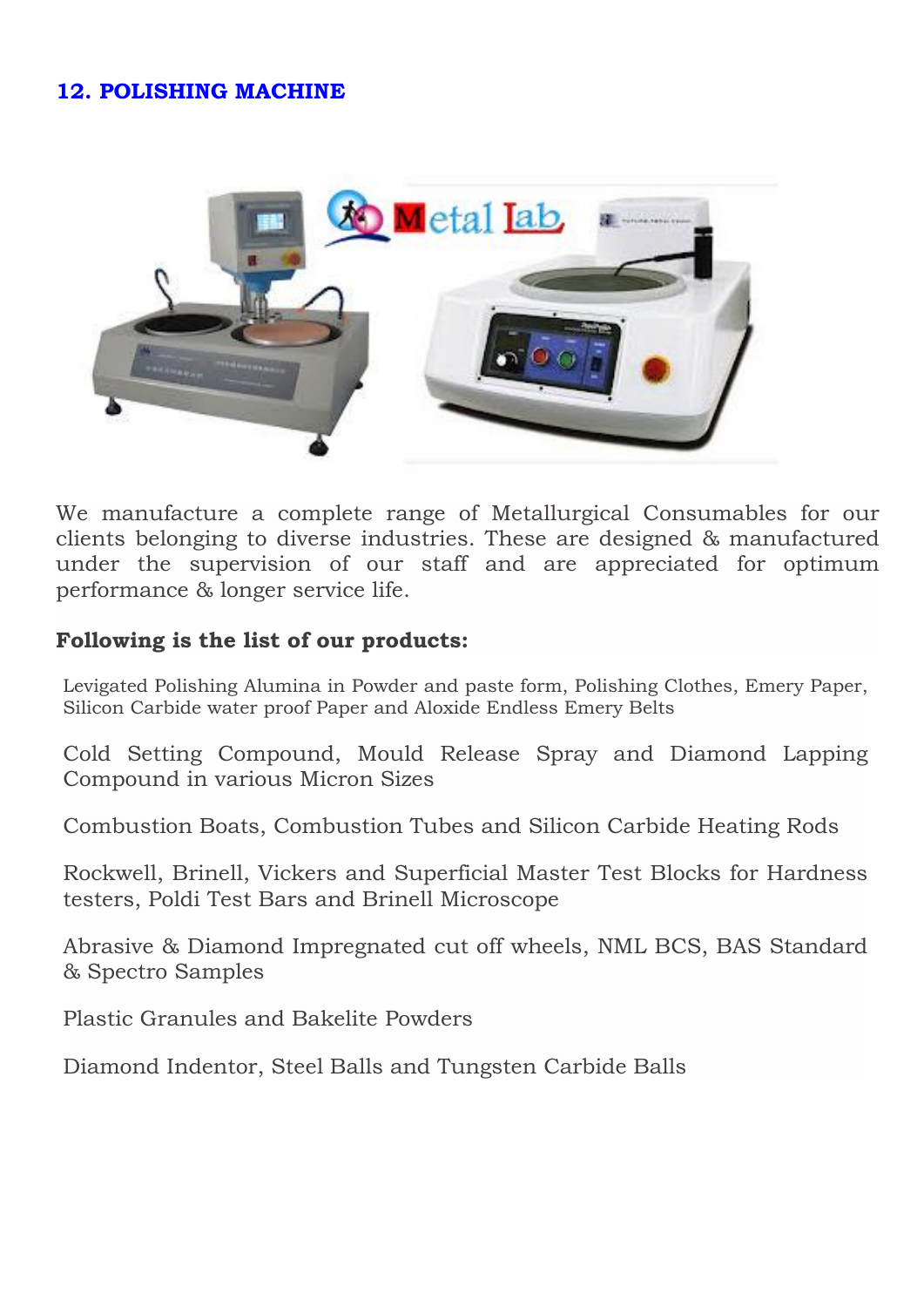### **13. CARBON & SULPHUR APPARATUS (C & S)**



We manufacture and supply a wide range of Chemical Testing Equipment, which is applicable for testing the quality of chemicals. They are designed and fabricated from advanced methods and includes high grade components & material to provide exceptional services.

Carbon sulphur apparatus is used to detect percentage of Carbon and Sulphur in iron and steel. The scale of apparatus burette is directly calibrated in terms of carbon percentage. The apparatus can detect carbon percentage up to 4.5%. By using interchangeable burettes, the measurement can be taken to 0.25%, 0.5%, 1.5% and 4.5%. The apparatus furnace attains required temperature rapidly and a high accuracy digital pyrometer indicates the furnace temperature. The equipment can detect carbon or sulphur or both.